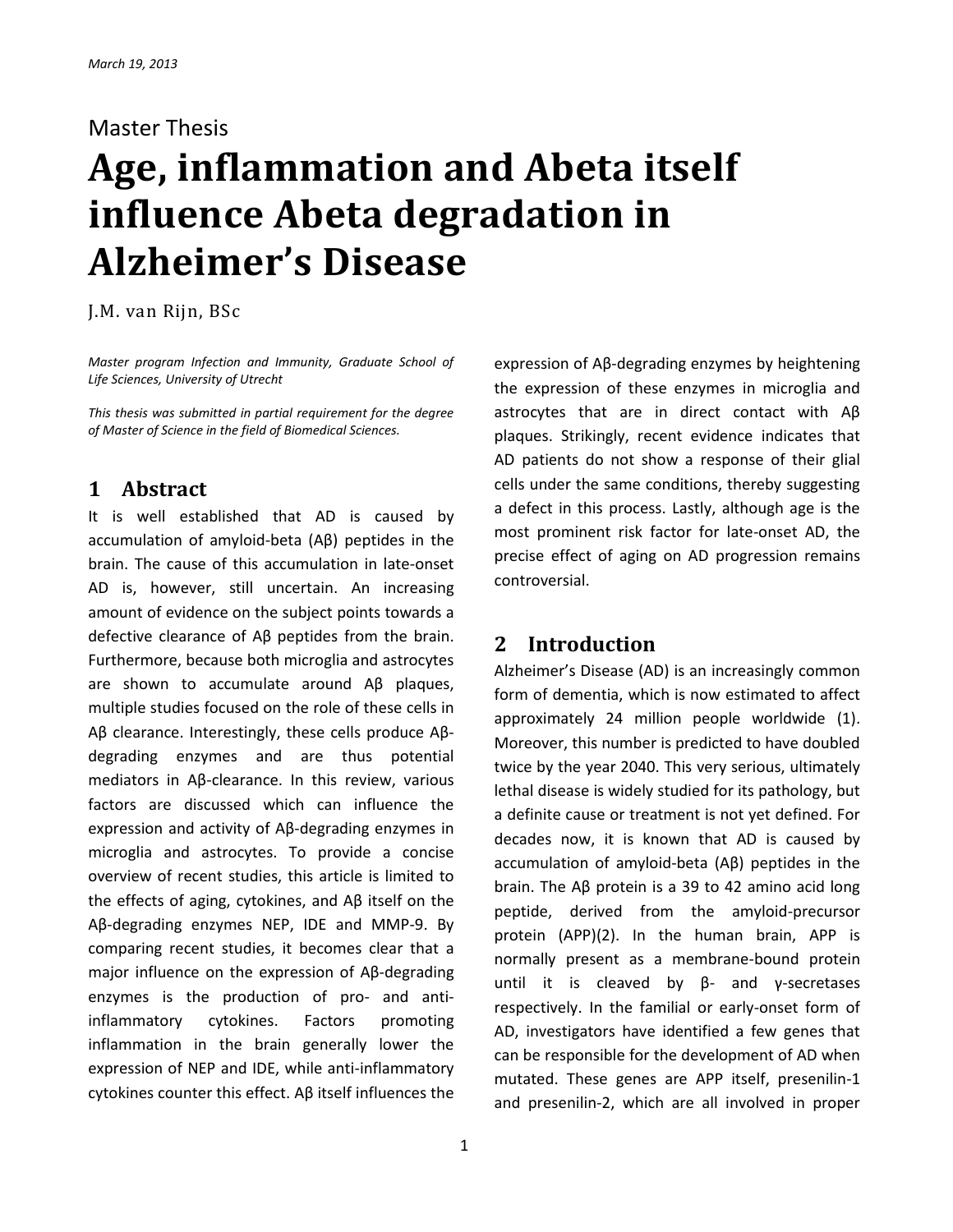APP processing. A mutation in one or more of these genes can result in an increased abundance of the 42 amino acid long Aβ peptide (Aβ1-42) in contrast to the normally more prevalent 40 amino acid long peptide (Aβ1-40). In the most common form of AD, which is sporadic AD, no such mutation has been found as yet. This form of AD has no clear defect in APP processing, but current findings suggest that the physiological routes of Aβ clearance from the brain might be disturbed (3). Defective clearance of Aβ from the brain subsequently leads to an increase of Aβ in the brain, which gives rise to the same symptoms and pathology as seen in early-onset AD.

A key characteristic of AD pathology is the formation of Aβ aggregates in the brain. These so called plaques consist of self-aggregated insoluble Aβ fibrils (fAβ) that accumulate in larger complexes. As excellently reviewed by Ferreira & Klein (4), the general consensus until a decade ago was that these plaques were toxic to neurons, causing neuron death and ultimately cognitive impairment. Because these plaques were commonly surrounded by inflammatory cells of the brain, microglia and astrocytes, the observed neurotoxicity must have been due to an induced neurotoxic inflammatory response. First posed in 1992 (5), this 'amyloid cascade' hypothesis was based firmly upon prior research and continued to gather further support. But despite the numerous studies supplying further evidence in favor of the amyloid cascade theory, some research papers indicated a few serious caveats of the proposed mechanism. One of these publications reported to have measured the effect of Aβ on learning tasks in a mouse model for AD (6). In this study, PDAPP mice were treated with a monoclonal antibody specific to monomeric Aβ and subsequently tested for improvements in cognitive learning. Although treatment with the anti-Aβ antibody was significantly correlated with an improvement in cognitive learning, no apparent decrease in Aβ plaque burden could be measured. These results clearly indicate that Aβ is indeed related to the development of cognitive decline, but rule out amyloid plaques as being the toxic agent. In 1998, Aβ was again found to correlate with AD pathology, but now in the form of smaller, soluble oligomers (7). These oligomers were shown to be highly neurotoxic, causing loss of long-term potentiation (LTP) and eventually cell death. From here onward, the oligomer theory was formulated (4). This new theory states that soluble Aβ oligomers, rather than amyloid plaques, are responsible for loss of synaptic plasticity and therefore cause cognitive impairment in AD. What remains largely unclear, however, is why levels of Aβ increase with age, and especially in AD.

#### **2.1 Amyloid clearance**

In short, sporadic AD seems to be caused by neurotoxic Aβ oligomers that tend to build up in the aging brain. This is most likely caused by a change in the balance between Aβ production and degradation. Further evidence for the pathogenicity of a disturbed amyloid homeostasis is provided by cases of early-onset AD. This form of the disease is only responsible for  $5 - 10$  % of all AD cases, but is well characterized in terms of etiology. As already mentioned, a mutation in one or more of the genes regulating APP expression causes excessive APP production and thereby increased levels of Aβ in early-onset AD (3,4). As Aβ is now continuously produced in increased levels, one can imagine that clearance mechanisms cannot cope with the excessive amounts of Aβ, thus triggering AD in early life. The same is true for patients with trisomy 21, who tend to develop high levels of neurotoxic Aβ as well. Because the gene encoding APP is located on chromosome 21, these patients will carry an extra copy of this gene and will thus generate excess amounts of Aβ.

However, it is not yet well understood how lateonset AD is caused, as no clear-cut genetic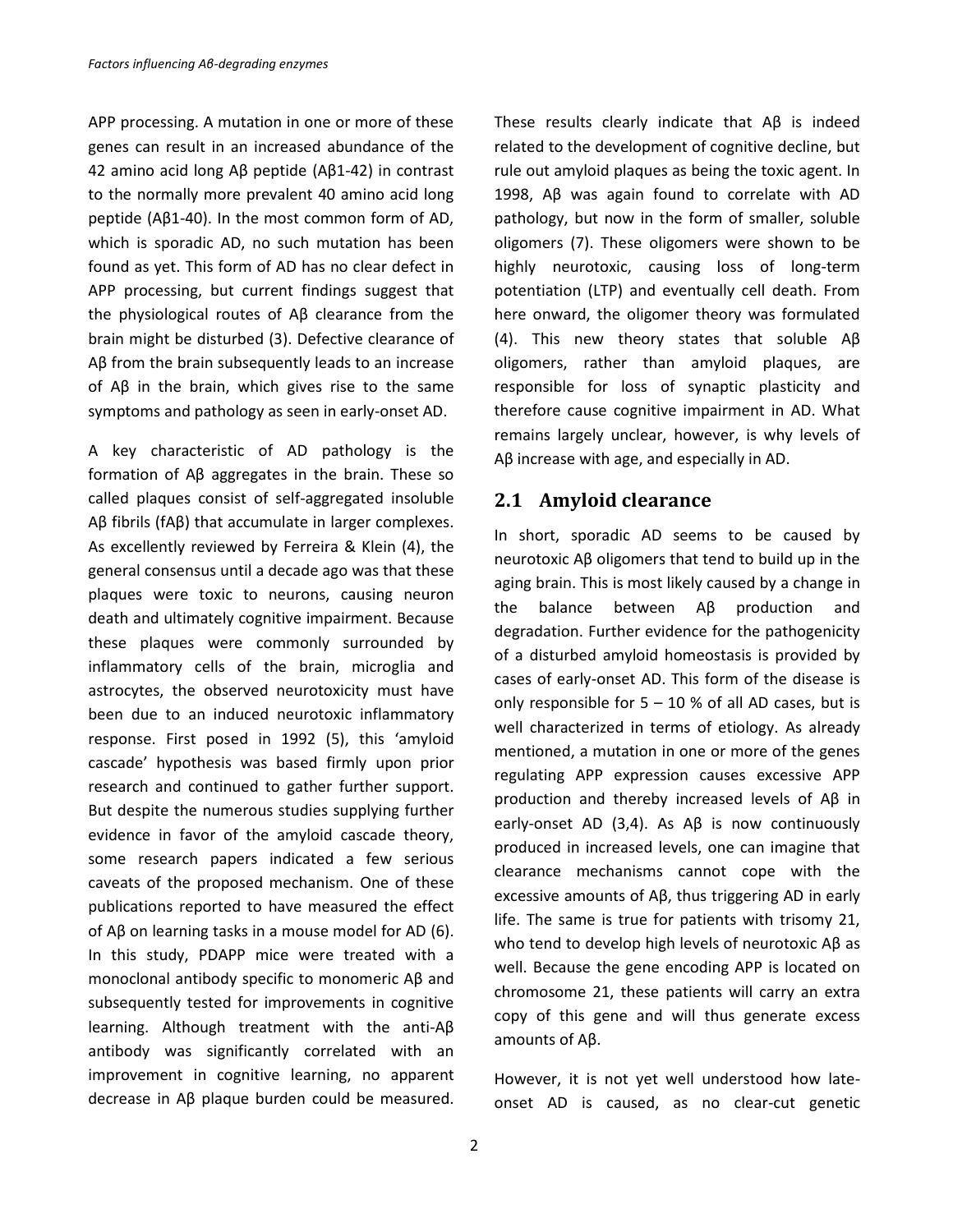predispositions can be found for this type of the disease. Although the APOE ε4 gene correlates with late-onset AD to some extent, it still only poses a risk factor (8). Nonetheless, a study from 2010 reports a dysfunctional Aβ metabolism in patients suffering from late-onset AD. From the results presented by this study it is apparent that not Aβ production, but Aβ clearance is altered in the diseased brain (9). Evidently, this too would lead to excessive Aβ levels, leading to pathological processes. Further evidence for the involvement of defective clearance mechanisms is provided by genome-wide screens, which identified multiple clearance related genes with the occurrence of lateonset AD (10). In regard to this apparent defect in amyloid metabolism, many studies have been conducted to elucidate the physiologic clearance of amyloid. As is reviewed by Miners *et al.* (3), three distinct routes have been identified by which Aβ can be removed from the brain. These three routes are 1) Aβ transport into the CSF or across blood vessel walls, thereby shuttling Aβ towards the periphery were it can be broken down; 2) internalization of Aβ by astrocytes and microglia, and 3) extracellular enzymatic degradation of Aβ. Of these three routes, this review is focused on the role of enzymes in the degradation of Aβ. In the last few years a lot of research has been carried out to describe how these enzymes degrade Aβ, and with that investigators have described various factors that could influence this route of degradation. These factors will be discussed further on in more detail.

To study if a deregulation of Aβ-degrading enzymes can indeed be an important factor in the development of AD, it is first required to know precisely which enzymes are involved in Aβ degradation. In the same review of Miners *et al.* (3) as above, a comprehensive overview is given of the various enzymes implicated in Aβ degradation. Because some enzymes seem to play a more significant role in the homeostasis of Aβ than others

this review will focus mainly on the enzymes where most current research is focused upon. The enzymes discussed here are: 1) Neprilysin (NEP, or CD10) is a proteolytic enzyme that is expressed in a variety of neurons and glia cells in the human brain. The occurrence of NEP has been shown in pre- and postsynaptic membranes, the endothelium of cortical blood vessels and the surrounding tunica media. Expression on neurons is shown to play a role in regulation of neuropeptide signaling, while the expression around blood vessels plays a role in maintaining the vascular tone (3). Aside from degrading neuropeptides, NEP is also able to cleave Aβ. Moreover, NEP expression is found in microglia and astrocytes that surround fAβ plaques in AD (11). 2) Insulin-degrading factor (IDE, insulysin) is, like NEP, mostly expressed on neurons, but likewise also in microglia and astrocytes. IDE is mainly a cytosolic protein, but can also be present in peroxisomes or on the plasma membrane. The most common ligand of IDE is insulin, but IDE is capable of degrading a variety of other proteins including Aβ (3). 3) Matrix metalloproteinases (MMP) are zinc- and calcium dependent endopeptidases, also expressed in both microglia and astrocytes. The MMPs implicated in Aβ degradation are MMP types 2, 3 and 9 (3).

#### **2.2 Microglia and astrocytes**

Because the brain is separated from the peripheral blood circulation by the blood-brain barrier, it can be difficult for some components of the immune system to reach a site of inflammation in the brain. To ensure that a fast immunological response remains possible in these tissues, the brain contains a separate population of immune effector cells. As mentioned in the previous section, some of these cells carry Aβ degrading enzymes as well.

The key players of this population are the microglia, which are monocyte-derived phagocytes analogous to the peripheral macrophages. Under physiological conditions, microglia constitute a prominent role of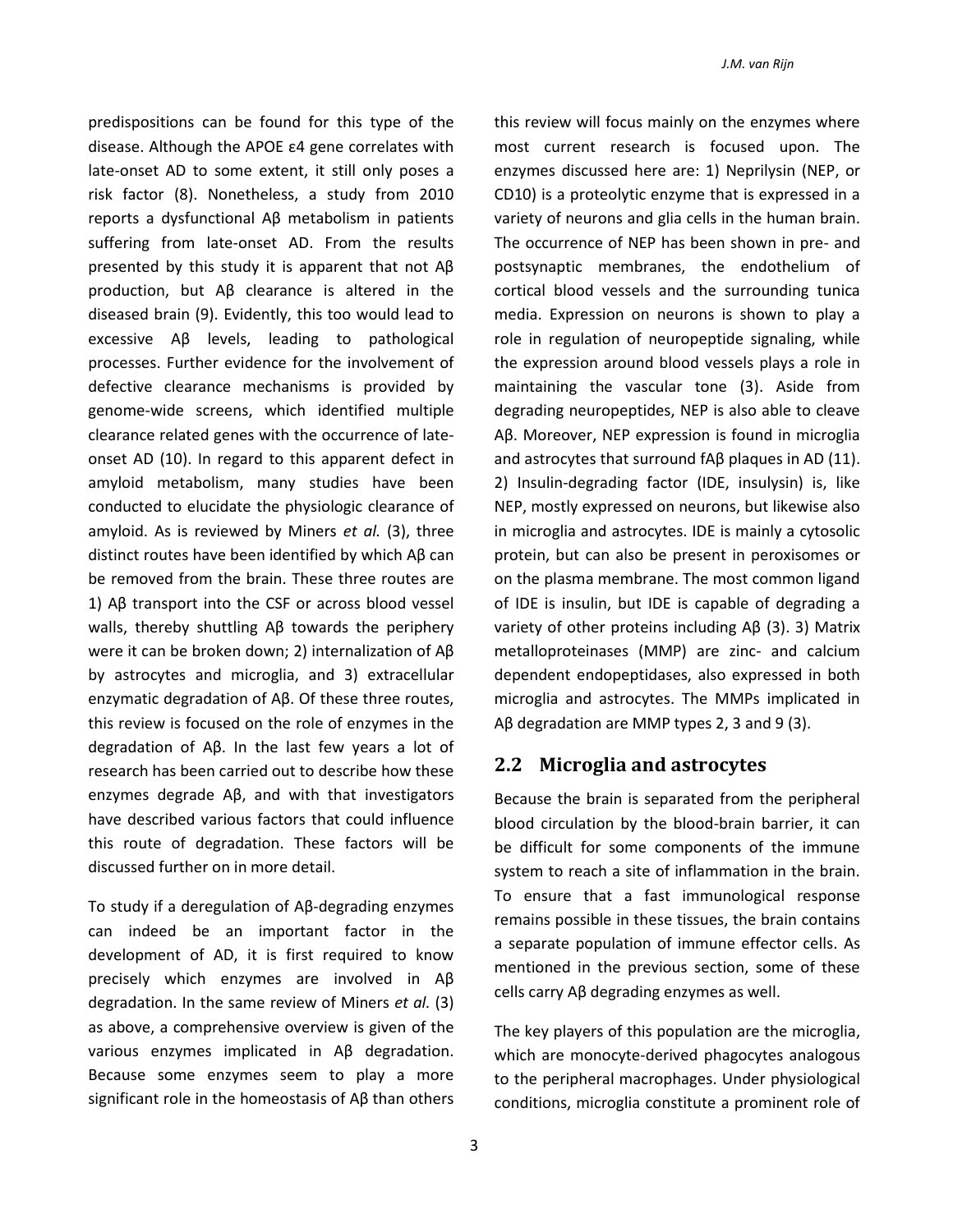the innate immune system. Like tissue macrophages, microglia are scattered throughout the brain, with cellular processes protruding through the brain parenchyma (12,13). This position allows them to react very rapidly to any immunogen that is encountered. When an immunogenic agent presents itself, the microglial protrusions will recognize this trigger and microglia will migrate towards it's the place while giving rise to a proper immune response (13). This immune response includes the release of pro- and/or antiinflammatory cytokines and receptor-mediated phagocytosis, but also the breakdown of extracellular material by proteolytic enzymes. In the AD affected brain, it is shown that microglia are also activated in this way by Aβ fibrils (14). Thus, these cells are thought to play a role in the clearance of Aβ from the brain.

Besides microglia, astrocytes are found near Aβ plaques as well. This close association between Aβ plaque formation and astrocyte localization suggests a migratory effect of these cells, likely triggered by chemotaxins which are released near the Aβ plaques (15). Under physiological conditions, astrocytes are widely distributed throughout the brain and make up for a considerable fraction of the brain's volume. Such large numbers of astrocytes are vital for maintaining normal brain function, since astrocytes play an important role in neurogenesis, intercellular signaling, inflammation and brain metabolism (16). Of greatest importance for this review are the metabolic and inflammatory processes executed by these cells. Firstly, pathogens can, like in microglia, trigger the production of inflammatory cytokines by astrocytes. In general this trigger will diminish as the pathogen is cleared, but the continuous presence of Aβ in AD seems to evoke a continuous immune response (16). The implications of such a continuous immune response will be discussed later. Secondly, because astrocytes play an important role in the metabolism of neurotransmitters, these cells carry a variety of peptide degrading enzymes. These enzymes include NEP, IDE and MMP's which, aside from their role in neurotransmitter metabolism and neural inflammation, are also capable of degrading Aβ.

Now that it is established that both microglia and astrocytes are involved in the process of Aβ clearance, the question arises if a deregulation in the expression of proteolytic enzymes contributes to the development of AD. To answer this question, multiple investigators have studied enzyme expression in microglia and astrocyte populations in relation to AD related factors. The next chapter will summarize the key findings in this emerging field of research, to provide an overview of the factors that influence differential activity or expression of Aβdegrading enzymes in both microglia and astrocytes. Because no studies have been carried out thus far that attempt to unveil all of these important factors, a review of studies focused on the individual factors may provide more insight into the complex network of processes that ultimately contribute to the development of AD. Therefore, through this summary of research, I will try to determine which AD related factors influence the expression or activity of Aβ degrading enzymes in microglia and astrocytes.

Although it is not unimaginable that a complex process as the development of AD involves even more factors than will be discussed below, this review is focused on the role of three factors that seem to play a key part. Firstly, as the most important risk factor for sporadic AD is aging, the effect of age on the expression and activity of Aβdegrading enzymes will be discussed. Secondly, the following chapter will give an overview of the effects of Aβ itself. Evidently, if an increase in Aβ levels might give rise to further deregulation of Aβdegrading enzymes this might result in a positive feedback loop. Such positive feedback might in turn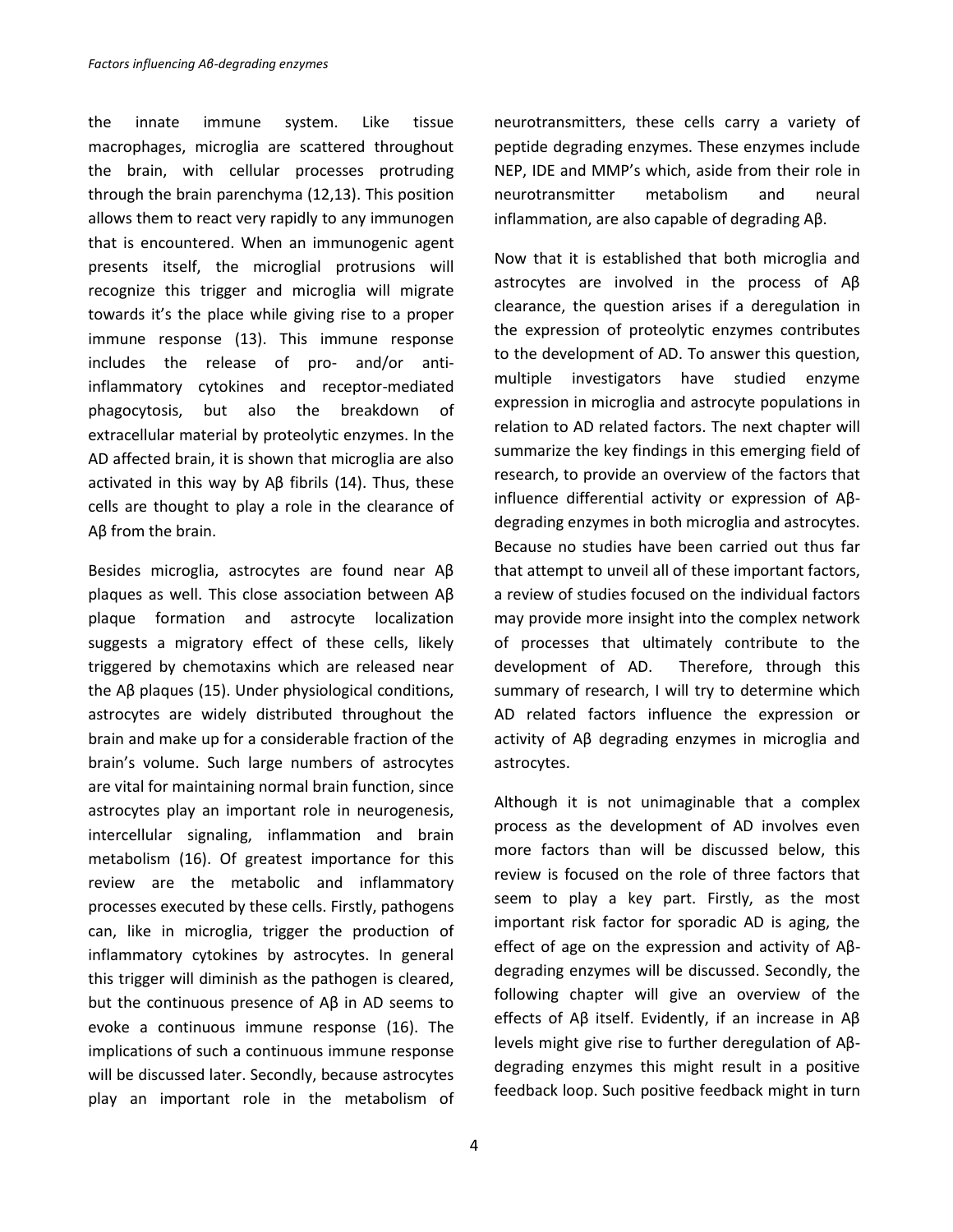explain why Aβ buildup gradually becomes overwhelming, leaving no way for the brain to restore homeostasis. Lastly, several inflammatory processes play an important role in AD pathogeneses (17). Local upregulation of cytokines, chemokines and other inflammatory substances is found in the AD brain (15) and specifically around amyloid plaques. The effect of these inflammatory substances on amyloid degrading enzymes, with a special focus on IL-4, IL-13, TNF-α and TGF-β1, will be reviewed and summarized. In the following chapter an attempt was made to focus on the effects exhibited by glial cells. Although most studies reported measurements in brain homogenates, and are therefore not cell type specific, the choice was made to continue this focus because both microglia and astrocytes seem to play important roles in Aβ clearance mechanisms. The few studies that do look at a specific cell type are mostly aimed at microglia, and consequently this emphasis is continued below.

# **3 Differential protease activity and expression**

### **3.1 Age-dependent enzyme expression**

Shortly after neprilysin (NEP) was implicated as being a potential Aβ-degrading enzyme (18,19), J Apelt *et al.* reported the effects of aging on NEP mRNA and protein levels (20). In this study, mRNA expression levels in cortical tissue were shown to be unaffected by aging in mice until the age of 17 months. After this period, at 20 months of age, mRNA levels decreased significantly in both wildtype C57B/6 and Tg2576 mice, the latter used as AD mouse model. These results were, however, not accompanied by a parallel decrease in NEP protein levels. Other studies, however, did report a correlation between aging and a significant

decrease of NEP activity in brain regions commonly associated with AD pathology (21,22). One of these studies measured NEP activity and concentration in the neocortex, hippocampal formation, cerebellum and thalamus/striatum of C57B/6 mice aged 2.5, 20 and 33 months (21). The neocortex and hippocampal formation were considered to be the regions mostly affected by AD, while the cerebellum and thalamus/striatum generally show less plaque formation when NEP activity is disturbed. In line with the first study discussed, the results indicated no decrease of NEP protein levels or activity in the neocortex. However, NEP protein levels were significantly reduced after 33 months in the hippocampal formation. Furthermore, measurements of activity indicate that while NEP levels remain constant in the neocortex and hippocampal region, NEP activity is significantly diminished after 33 months. NEP activity in the thalamus/striatum is significantly increased. NEP activity in the cerebellum remains at a relative low level, and shows no alteration. These results point out that age-dependent decline of NEP expression is only present in those regions were plaque formation is most prominent in AD pathology. Because actual AD pathology was not yet present in the tested mice, the authors conclude that a decrease in NEP levels due to normal aging might be the cause of toxic Aβ deposition in the development of AD.

Notwithstanding these promising results, which seem to explain why increasing age is such a high risk factor for AD, the fact remains that all measurements are obtained from brain tissue homogenates. Therefore, no differentiation is possible between the cell types were NEP expression is decreased. In addition, many immunohistochemical studies focus solely on the expression of Aβ-degrading enzymes in specific brain regions, while the various cell types are not specifically identified. As is mentioned above,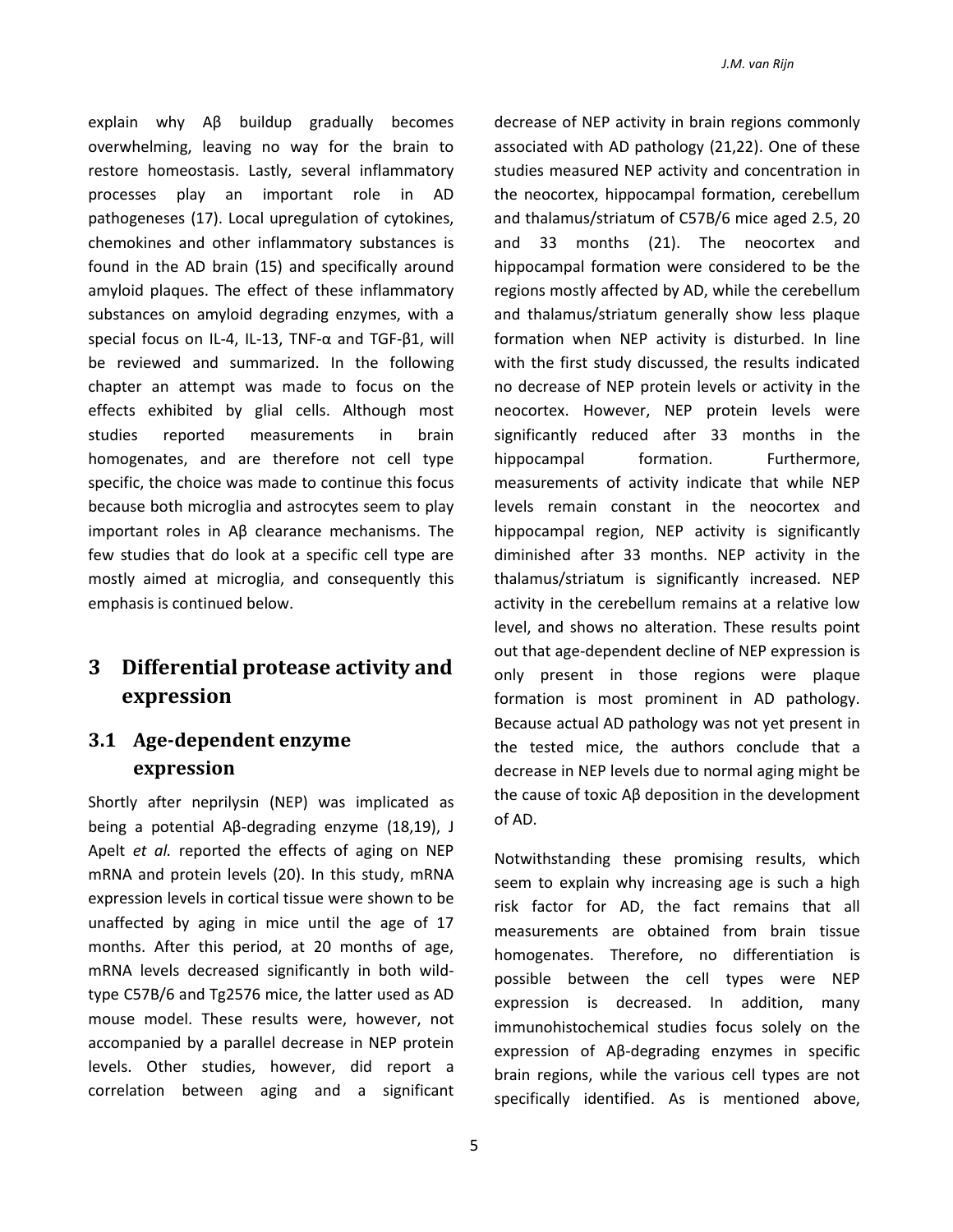microglial cells and astrocytes are shown to be clustered around fibrillary Aβ plaques and are implicated as major players in the clearance of both soluble and insoluble Aβ. It would therefore be very interesting to determine how aging affects NEP protein levels and enzymatic activity in those cell types. A very comprehensive study which focused on just that topic was published in 2008. This study tested for the expression of Aβ receptors, Aβ degrading enzymes and inflammatory cytokines in microglia (23). The microglia were obtained from whole brains of PS1-APP mice in various stages of aging and Aβ plaque formation and isolated using fluorescence-activated cell sorting. In contrast to the observations in brain homogenates, the results of this study show a significant age-dependent reduction of NEP mRNA levels at an age of 14 months, specific to microglia. In fact, mRNA levels were reduced to only 20% of the concentration in WT control animals. Additionally, a likewise reduction of mRNA levels was shown for the Aβdegrading enzymes IDE and MMP-9. These results suggest a very dramatic reduction in the microglial production of three major Aβ-degrading enzymes, which could lead to a severe disturbance of Aβ clearance processes. Some reservations regarding this study are in place, however, as only the levels of mRNA are measured without regard to regulation at the level of translation. The results of this study would therefore be much more conclusive if a measurement of protein levels and activity were to be included. Moreover, this study was again performed only in a mouse model, not in human tissue. It is therefore not necessarily so that these results are representative for human AD as well.

These final caveats of the abovementioned studies were partly addressed by other investigators. Specifically, an effort was made to confirm these findings in human brain tissue (24). This study measured mRNA and protein levels in the frontaland temporal cortex in age-matched AD affected

6

and non-demented individuals. The results of these measurements indicate significant decrease in NEP protein levels with age in both AD patients and nondemented individuals, without an effect on mRNA levels. Furthermore, the rate by which NEP protein levels decrease are the same for both AD patients and non-demented controls. These results thus confirm the age-related decrease of NEP protein levels in humans. But since NEP levels decrease at a similar rate regardless of cognitive impairment, the results also show that this process is not solely responsible for the development of AD. The authors conclude with the statement that pathological accumulation of Aβ in AD is likely a cumulative effect of various factors, which might be triggered by the age-dependent decline of NEP protein levels. Two years later, however, a study was published with seemingly opposite results. In that study, agerelated NEP and IDE protein levels and activities were measured in the human mid-frontal neocortex, next to the same measurements for Aβ generating β-secretase-1 (BACE-1) (25). In contrast to the study from 2008, NEP and IDE protein levels were not found to be significantly different with increased age. The activity of both enzymes, however, significantly increased in patients older than 60 years, and was correlated with age. In addition, the increase of activity was correlated with an increase of BACE-1 activity, possibly suggesting some kind of connection between the expression patterns of both groups of enzymes. Although the authors of the latest article recognize that their findings contradict previous research, they do not provide a clear explanation for this difference. They do, however, conclude that previous notions of decreasing Aβ-degrading enzyme levels as a cause of AD must be incorrect. Further evidence even indicates that differences in enzyme activity could be caused by altered Aβ levels, but this should be further investigated. More details about the effect of Aβ on Aβ-degrading enzymes will be discussed below.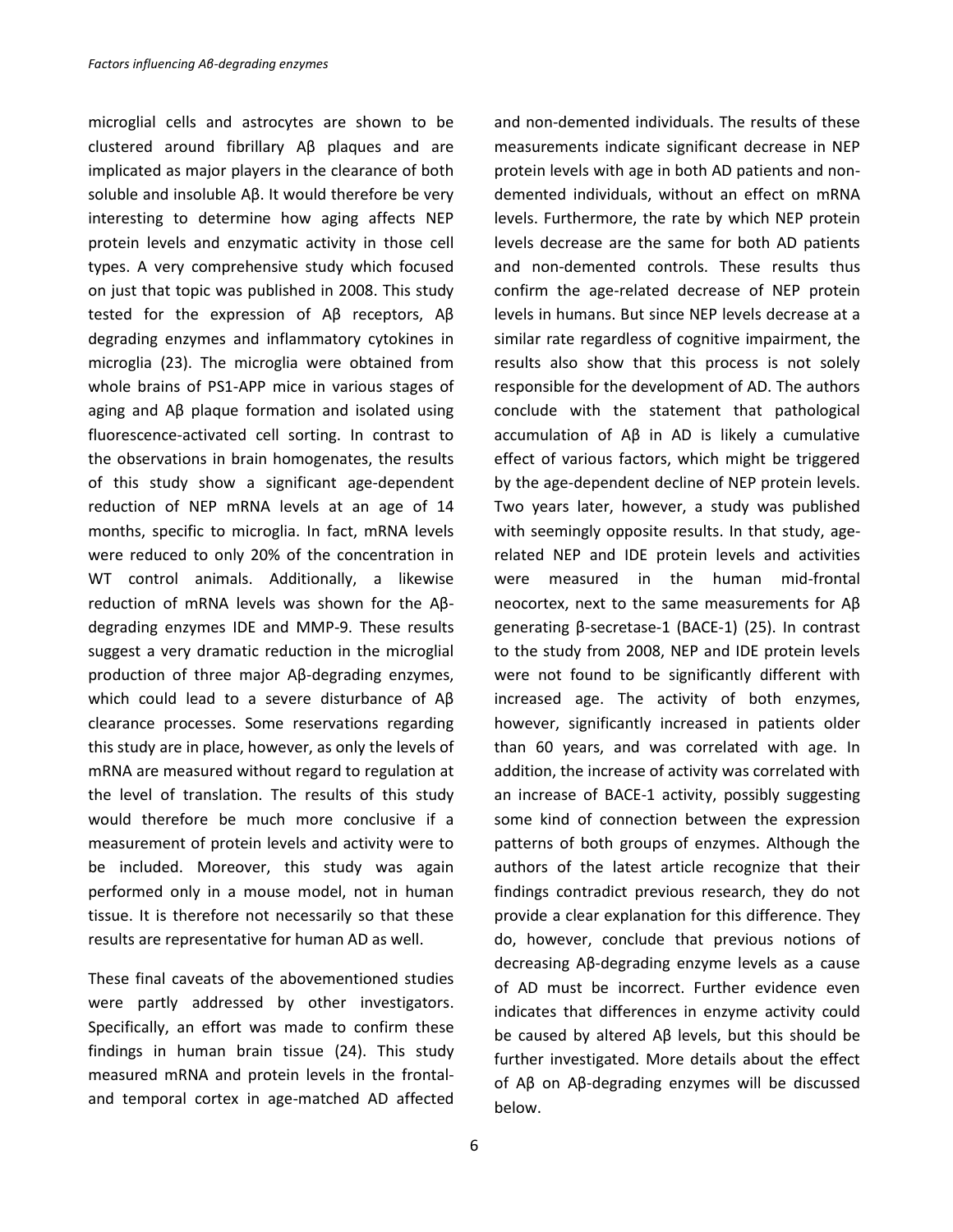## **3.2 Cytokine-influenced enzyme expression**

In 2003, it was observed that the clustering of microglia around fAβ plaques occurring in AD is mediated by cell surface receptors (26). Although the theory of AD pathogenesis at that time is now outdated, the evidence on the role of receptors in microglial activation holds up. The study performed in 2003 additionally indicated that the receptor CD36 is required for inducing the production of microglial TNF-α, IL-1β and reactive oxygen species (ROS). Thereby, CD36 triggers the major inflammatory response of microglia to fAβ, which likely makes it an important factor in AD disease progression (26). Because increased levels of TNF-α have been implicated in the early stages of AD (27), Hickman *et al.* studied if these increased cytokine responses are age-related in a similar way to NEP expression. Their results indicated that continuous activation by Aβ1-42 maintains the microglial proinflammatory response during aging, while levels of Aβ-degrading enzymes decrease (23). Specifically, TNF-α and IL-1β were increasingly higher expressed with age. However, this study was performed using Aβ monomers, not with fAβ. And since fAβ specifically attracts microglia and astrocytes, it might be that these aggregates cause different effects. Further evidence was provided by a study from the same year, which investigated the response of microglia from PS1<sup>M146Lx</sup>APP<sup>751SL</sup> mice to fAβ and Aβ oligomers separately (28). Interestingly, this study reported the absence of proinflammatory factors, including TNF- $\alpha$ , in the vicinity of microglia and astrocytes surrounding fAβ plaques. In later stages of AD progression, at 18 months in mice, a general heightened expression of pro-inflammatory factors was found in the brain. These factors were defined as TNF-α, FASL, TRAIL, Cox2 and Nox1. TNF-α expression remained, however, absent in microglia surrounding fAβ plaques.

Because of the change in environment caused by a variety of inflammatory cytokines, it is a logical assumption that these cytokines might play a role in AD progression. After all, microglia and astrocytes in this environment are shown to play an important role in Aβ clearance, and cytokines might affect gene expression patterns in such a way that they alter the expression levels of Aβ-degrading enzymes as well. For this reason, several studies have investigated the effect of various cytokines on the expression of Aβ-degrading enzymes. In a very comprehensive study performed by Shimizu *et al.* (11), rat microglia were harvested from primary mixed microglial cell cultures and subsequently incubated with anti-inflammatory cytokines IL-4 and IL-13, and pro-inflammatory cytokines TNF-α and TGF-β1. Afterwards, protein levels were measured with an immunoblot assay. In addition, an experiment was included were microglia were incubated with Aβ1-42 oligomers to confirm the roles of NEP and IDE in Aβ clearance. This experiment was carried out both with and without enzyme-specific inhibitors, in both presence and absence of TNF-α. Because microglia, like macrophages, can exist in different activated states, also a distinction was made between the effects of cytokines on M1 or M2 type microglia. Interestingly, the results of this study indicate that NEP expression can be induced by IL-4 and IL-13 and inhibited by TNF-α and TGF-β1. IDE expression levels were increased by IL-4, TGF-β1 and somewhat less by IL-13 and TNF-α. The additional measurements regarding Aβ1-42 oligomer clearance show that inhibition of either NEP or IDE leads to decreased oligomer breakdown *in-vitro*, with no significant difference of effect in the presence of TNF-α. Furthermore, this study reports a difference in cytokine induction characteristics between M1 and M2 type microglia. Strikingly, only M2 type cells showed active degradation of Aβ after induction by IL-4, and thereby a considerable greater neuroprotective effect than M1 type cells did. These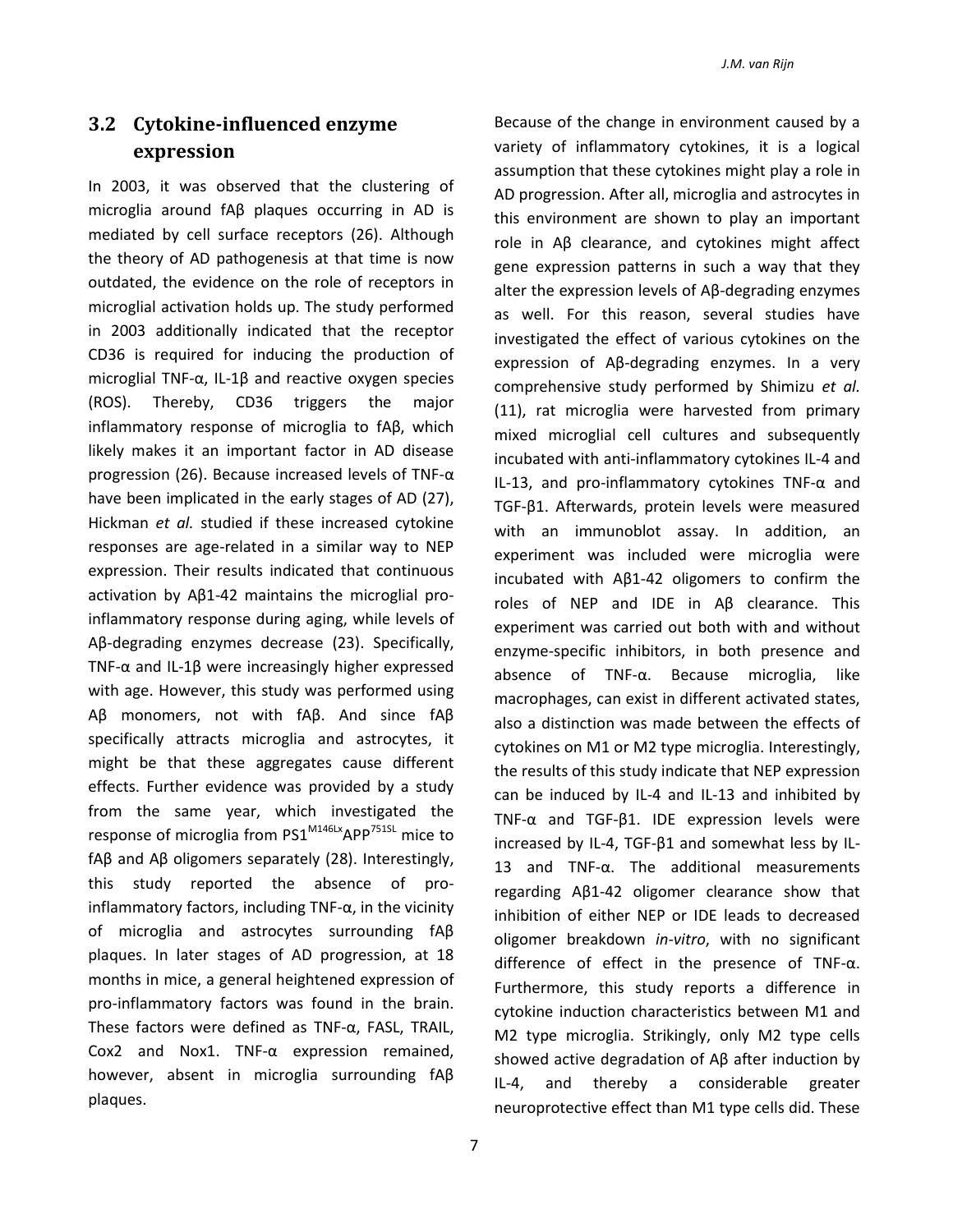findings were in line with earlier findings that M2 type microglia express higher levels of IL-4R on their surface compared with M1 type microglia (11).

Further evidence to support the abovementioned findings is provided in a study which reported the effects of pro- and anti- inflammatory cytokines on the degradation of Aβ by human monocyte-derived macrophages (MDMs) and microglia (29). The investigators found that IL-4, IL-10, and TGF-β1 enhanced degradation of fAβ1-40 and fAβ1-42 by both MDMs and microglia, while IFN-γ inhibited degradation. Additionally, fAβ degradation was unaffected by specific inhibitors of NEP or the proteasome, but was affected by lysosomal and IDE inhibitors. Further experimentation also indicated IFN-γ and TNF-α as direct inhibitors of IDE expression. Subsequent incubation of MDMs with activated T cells indeed resulted in a reduced Aβ clearance compared to the effect of naïve T cells, and this inhibition of Aβ clearance could partially be countered by neutralizing antibodies against proinflammatory cytokines. These results suggest, in line with the study above, that Aβ clearance by MDMs and microglia is inhibited by proinflammatory cytokines, while certain antiinflammatory effects counter this inhibition.

# **3.3 Effect of Aβ on the expression and activity of amyloid-beta degrading enzymes**

As is discussed in the previous section, Aβ can trigger the production of certain cytokines, and these cytokines can in turn affect the expression or activity of Aβ-degrading enzymes. It is, however, not unthinkable that Aβ itself can influence the expression or activity of those enzymes directly. An interesting finding which seemingly illustrates this hypothesis is the apparent expression of NEP in astrocytes surrounding fibrillary Aβ plaques (30). Further evidence is provided by a recent study of Wang *et al.,* which included measurements that

measured the enzyme expression and activity in the human frontal cortex (31), but again used brain homogenates, not extracted microglia. To differentiate between the different stages of Aβ deposition, and thus clinical features, experiments were done in brain tissue of ten healthy individuals, ten patients suffering from mild cognitive impairment and ten suffering from severe AD. The enzymes that were measured in this study were NEP and IDE. Like earlier studies, mRNA levels were measured using RT-PCR and protein levels were measured by immunoblotting. Enzyme activity was measured using a highly specific fluorescence assay. Furthermore, this study correlated the extent of plaque deposition with changes in enzyme expression and activity. In line with the results obtained in mice, NEP mRNA levels were decreased in patients suffering from AD. This decrease was continued in NEP protein levels and enzyme activity. Furthermore, this decrease in NEP levels was inversely correlated with the increase in Aβ levels as seen in healthy controls and patients suffering from mild cognitive impairment. The same correlation was not found in patients suffering from AD, but that might be due to a lack of information because AD samples always demonstrated high Aβ load with low NEP protein levels. The reducing effect of Aβ on NEP mRNA and protein levels reported by Wang *et al.* is backed up by earlier reports that measured NEP mRNA and protein levels in relation to Aβ load in the brain (32). Although these earlier studies usually appointed decreasing NEP levels as the cause of increasing Aβ load, the measured relationship between Aβ- and NEP levels remains constant. In contrast with the study by Hickman *et al.* in 2008, however, the abovementioned study does not show the same effect on IDE mRNA levels (31). Where IDE mRNA levels were shown to be significantly reduced in whole brain homogenates, Wang *et al.* reports a significant increase in IDE

indeed seemed to indicate an influence of Aβ on the expression of Aβ-degrading enzymes*.* This study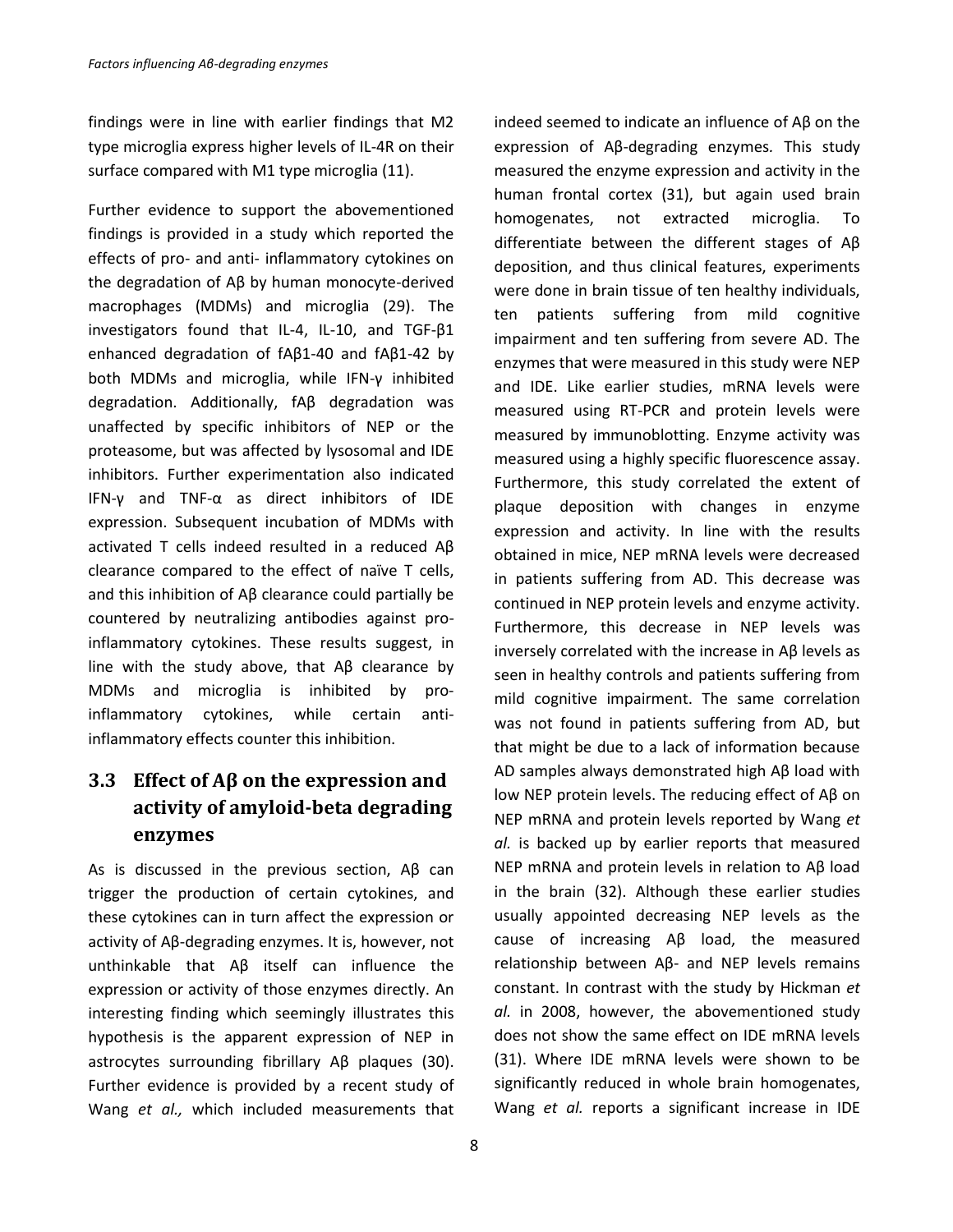mRNA levels. Although a similar increase in protein levels and activity was seen, this effect did not reach significance and no correlation was found between Aβ and IDE levels.

Among the direct effects of Aβ is also an upregulation of MMP-9. Although this enzyme is somewhat less studied compared to NEP and IDE, it has been implicated in AD progression very early in the line of research. Moreover, a direct effect of Aβ on the expression of MMP-9 was reported already in 1996 (33–35). In these studies, long Aβ1-40 fragments were shown to induce increased MMP-9 expression in astrocytes, whereas shorter Aβ1-40 fragments induce a less strong effect (36). The same mechanism was shown to induce increased MMP-9 expression in rat microglia (37).

Another interesting study that was recently published provides new insights into the influence of Aβ on Aβ-degrading enzymes. This study investigated the effects of fAβ and oligomeric Aβ in combination with a variety of amyloid associated proteins (AAPs) on the expression of Aβ-degrading enzyme mRNA in astrocytes (38). Reportedly, astrocytic NEP and IDE expression of both nondemented individuals and patients suffering from AD is unaffected by each form of Aβ on itself. Only after addition of certain AAPs do astrocytes of healthy donors demonstrate a heightened expression of NEP and IDE, but this increase is not seen in astrocytes from AD affected brains. Thus it seems that measuring the effects of Aβ on cells *invitro* with synthetic Aβ does not yield a representative view of the actual processes. Because AAPs are present in the AD affected brain, any significant influences of these proteins are lost to typical *in-vitro* studies but might contribute to the actual pathological processes.

In the previous chapter, various studies were discussed which investigated the influence of cytokines on the expression of Aβ-degrading

enzymes. The current trend that comes forward in this research is that pro-inflammatory cytokines have a detrimental effect on the effectivity of Aβ clearance, while anti-inflammatory cytokines work to retain a balance in Aβ metabolism. According to a report in 2008, this increase in pro-inflammatory factors correlated closely with oligomeric Aβ complexes, which were present in numbers a 10 fold higher after 18 months compared to 12 months of age (28). This led to the hypothesis that oligomeric Aβ activates microglia into a proinflammatory state, while fAβ activates them into an alternative, anti-inflammatory state. In support of this hypothesis, oligomeric Aβ was shown to induce a strong TNF-α response in microglia (28). Further investigation continued to support these findings, as oligomers were shown to induce a significantly higher expression of IL-1β, IL-6 and TNF-α *in vitro* than Aβ fibrils did (39). Although this last study was performed in microglia of newborn mice and cytokine levels were only measured at mRNA level, the results point towards the more modern idea that microglia in the brain are activated in different states, depending on their localization. Early exposure of microglia to fAβ may therefore induce a neuroprotective antiinflammatory response, while the accumulation of Aβ oligomers in later disease stages drive towards a more pro-inflammatory activation state.

#### **4 Discussion**

The general understanding of AD pathology has made great progress over the last decades. In the past, it was believed that the presence of fAβ plaques in the brain were sufficient to cause neurotoxic effects. Current evidence, however, points towards a more prominent role of soluble Aβ oligomers. These Aβ oligomers were shown to suppress LTP and ultimately to cause neuron death (40). Although direct neurotoxic effects of fAβ have thus been invalidated, fAβ does seem to play a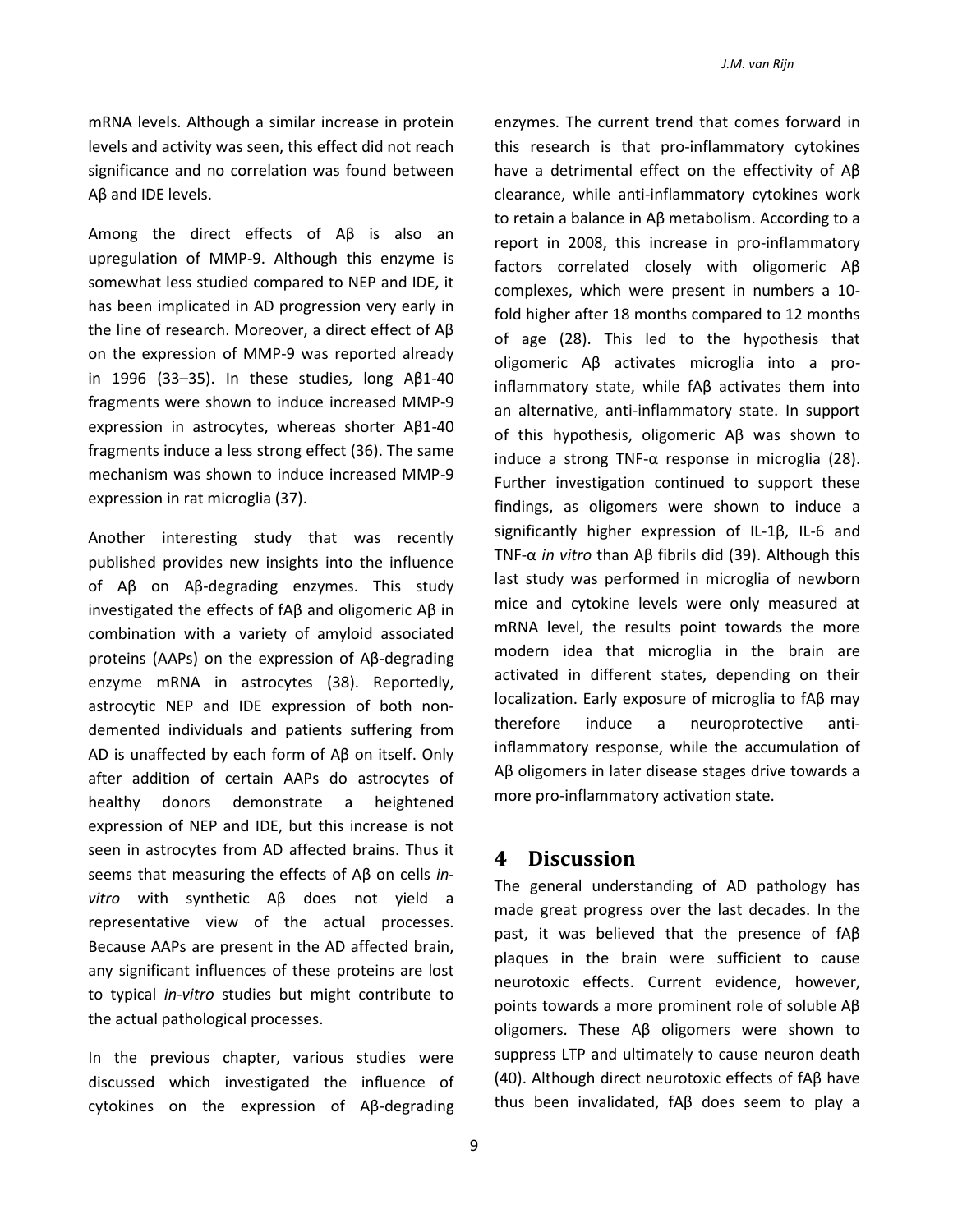certain role in mounting an inflammatory response in the brain which, when chronically active, can be detrimental for neurons and the surrounding tissue. In any case, it is well established that increased deposition of Aβ in the brain contributes to AD onset and progression, but the reason for these increased levels of Aβ is not yet clear. In sporadic AD, it is hypothesized that a defective clearance of Aβ may cause an increase of Aβ levels in the brain, which eventually leads to AD (41). As discussed in the previous chapters, Aβ-degrading enzymes contribute to a large extent to Aβ clearance from the brain. It is therefore thought that environmental factors can influence the expression or activity of Aβ-degrading enzymes, thus causing the apparent decrease in Aβ clearance. In this review we discuss key studies regarding the factors that influence expression and activity of Aβ-degrading enzymes, to provide an overview of the current knowledge on this topic. Here we focused on the potential influences of aging, inflammatory factors and Aβ itself on RNA, protein and activity expression of NEP, IDE and MMP-9.

A striking finding concerning the effects of increasing age on the expression levels of Aβdegrading enzymes in glial cells is that different studies report both a decrease (21,23,24,41) and increase (25,30) of protein activity. Although no direct reason for these paradoxical results is apparent from the studies themselves, an explanation might be found in studies involving cytokines and Aβ. As described above, recent studies that focused on the effects of cytokines on Aβ-degrading enzymes indicate that only microglia in an anti-inflammatory state are capable of Aβ degradation by NEP and IDE (11). Thus, an antiinflammatory state with typical IL-4 and IL-13 production favors enzymatic break-down of Aβ, while a pro-inflammatory state with TNF- $\alpha$  and IL-1 $\beta$ inhibits Aβ degradation. Based on these findings, two ways can be imagined by which AD could be

10

induced; either by an increase of pro-inflammatory, or a decrease of anti-inflammatory processes.

As described above, Aβ oligomers have been shown to induce microglial production of pro-inflammatory cytokines (28,42), while fAβ and monomers may induce a counteracting anti-inflammatory response (38,43). Moreover, the further diminishing cognitive function of AD patients has been correlated with a quite sudden rise in Aβ oligomers (28), which further implicates a dysfunctional balance in proand inflammatory cytokines in the progression of AD.

The question remains, however, how this reported imbalance of the inflammatory responses is caused at first onset of AD. A possible explanation for the primary development of this imbalance is provided by the study of Mulder *et al.*, published last year. As reported, this study found that AAPs play a vital role in the direct response to fAβ, since they are necessary for the direct upregulation of Aβdegrading enzymes. Both NEP and IDE mRNA expression was found to be increased in astrocytes from non-demented donors, but patients suffering from AD did not demonstrate this same reaction (38). It could therefore be that Aβ-oligomer induced pro-inflammatory processes are kept in balance by the anti-inflammatory effects of fAβ, thereby maintaining the appropriate expression level of Aβdegrading enzymes. In patients that ultimately develop AD this regulating reaction to fAβ is not exhibited properly, and therefore levels of Aβdegrading enzymes drop. This in turn results in heightened levels of oligomeric Aβ, and subsequently an increase of pro-inflammatory factors. The predominantly pro-inflammatory environment which follows facilitates the further drop in Aβ-degrading enzyme levels, and maintains the imbalance of inflammatory factors.

Although this theory builds on the theory that AD progression is continued by a feedback loop (44,45),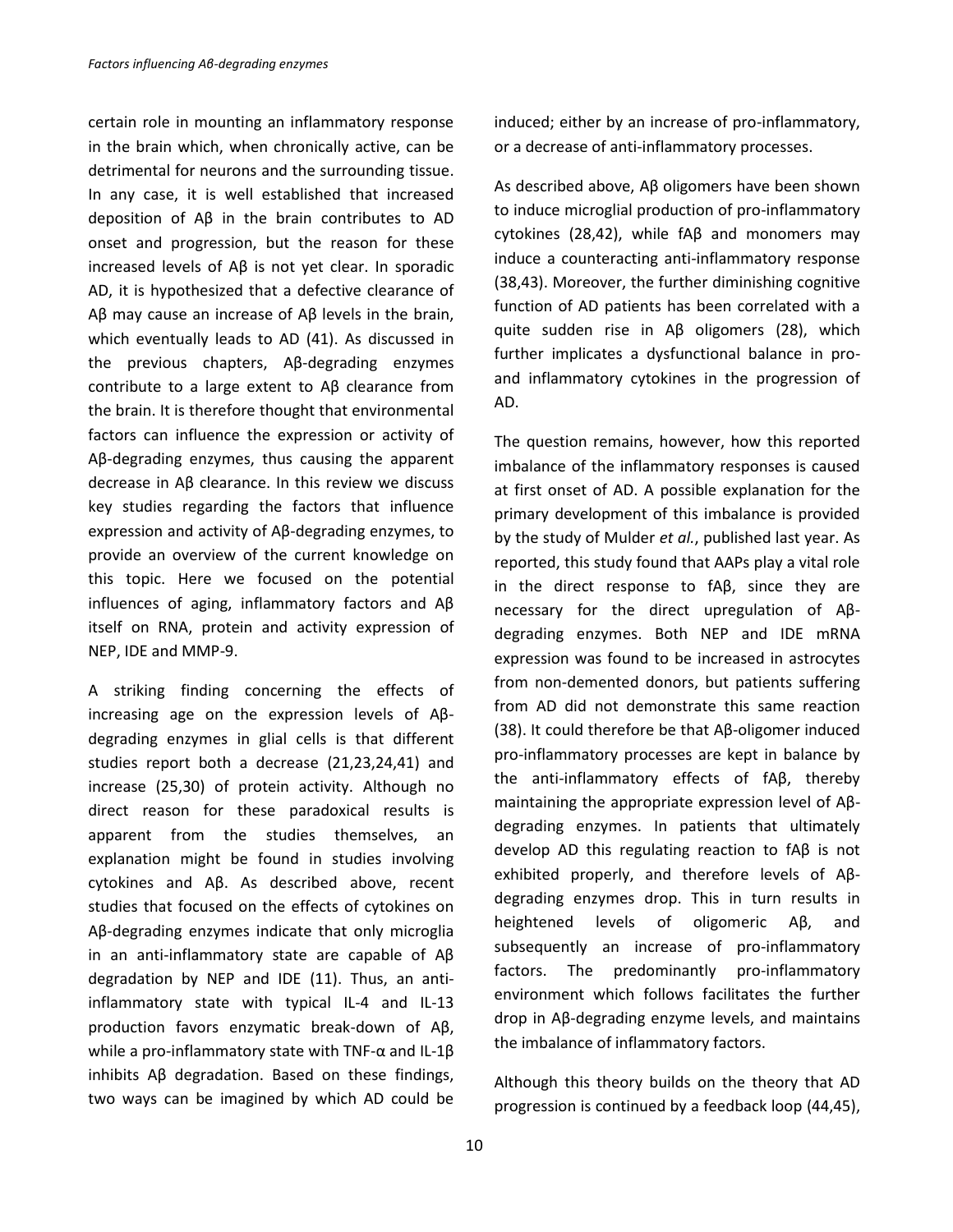*J.M. van Rijn*

cells, or what factors are influenced themselves.

it does not provide an explanation for the primary build-up of fAβ in the brain. With that the definite cause of AD is not yet clear, but most experts agree that aging must play a critical role in the onset of the disease. Notwithstanding the various studies that are reviewed in this thesis, many uncertainties remain around the interplay between aging and Aβdegrading enzymes. Thus, although various studies implicated some influence, a precise conclusion to the role of these enzymes in disease onset cannot be given. With some caution, however, it can be said that Aβ-degrading enzymes seem to exert some influence on the development of AD from a very early stage. If it is indeed so that Aβ-degrading enzyme levels decrease with age, this might lower the number of enzymes to a point where clearance mechanisms are barely in equilibrium with Aβ production. The body may try to correct for this drop in Aβ clearance by increasing production of Aβdegrading enzymes in response to fAβ (31), but for some reason this is not effective in patients that will eventually develop AD (38). Since it has been shown that moderate cases of systemic infection can cause mild cognitive disorders in elderly patients (17), it might just be that a slight increase in proinflammatory cytokines in this situation lowers expression of Aβ-degrading enzymes beneath the threshold. The resulting excess of Aβ1-42 oligomers subsequently initiates a negative feedback loop and prevents the re-establishment of enzyme levels, thus giving rise to AD.

In conclusion, current evidence suggests that levels of Aβ-degrading enzymes both influence and are influenced by processes concerning AD onset and progression. Because of this intricate interplay between different processes, investigators have yet to elucidate what processes are either causes or consequences during AD progression. In regard to the question asked in the introduction of this paper, this means that it is not always easy to say what factors influence Aβ-degrading enzyme levels in glial

Because some level of understanding is necessary to direct future research, however, it is important to summarize what is known nowadays about the influences on Aβ-degrading enzymes. Firstly, the effect of aging on the expression of Aβ-degrading enzymes is not yet certain. Although an increasing number of studies indicate some influence of aging, more in-depth research is needed to elucidate the exact process. Secondly, the effect of cytokines on the expression of Aβ-degrading enzymes is better determined. Although cytokines always have a more general influence on tissue than the expression of a few genes, pro-inflammatory cytokines TNF-α and TGF-β1 lower the expression of Aβ-degrading enzymes in microglia while anti-inflammatory cytokines IL-4 and IL-13 counteract this effect. Cytokines are therefore considered to be important mediators in AD progression, and further understanding of these molecules and their workings could turn out to be valuable for new therapies. Thirdly, Aβ itself is shown to have a direct effect on Aβ-degrading enzyme expression as well. Since microglia and astrocytes migrate towards fAβ plaques, these cells are able of direct interaction with these plaques, which heightens their expression of NEP, IDE and MMP-9. Recently, however, it has been shown that astrocytes of AD patients do not exhibit this response to fAβ. It might thus be that a dysfunction in this mechanism is responsible for the progression from mild cognitive impairment to degenerative Aβ. Lastly, a link was discussed between the effects of Aβ and cytokines on the expression of Aβ-degrading enzymes. Because Aβ oligomers were shown to induce a more pro-inflammatory immune response, a further decrease in expression of Aβ clearance could cause the establishment of a negative feedback loop. Because such a feedback loop gets increasingly more destructive, that would explain the unstoppable degenerative nature of AD,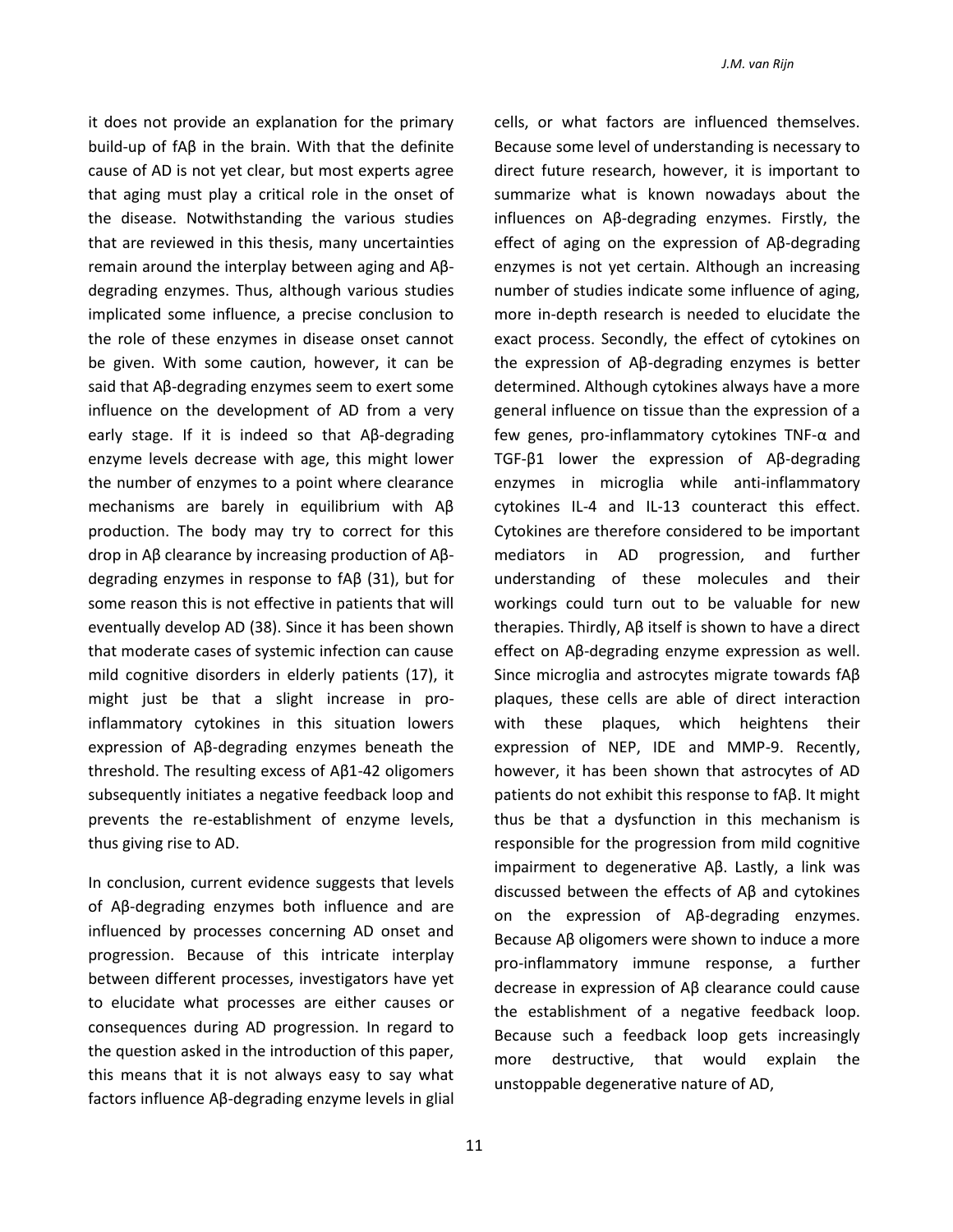Since a better understanding of the processes that trigger AD could ultimately lead to a better treatment or even prevention of the disease, it could well be valuable to investigate this hypothesis in further research. As mentioned above, much data regarding the effects of aging on proteolitic enzyme expression is either just available for AD mouse models or studied in human brain homogenates. An extensive study of the effects of aging and AD on the microglial expression and activity of NEP, IDE and MMPs may further insights into the delicate processes that lay at the base of AD development. Furthermore, although Shimizu *et al.* (46) studied the effects of cytokines on enzyme expression extensively, these results remain yet to be verified. In addition, a measurement of localized cytokine expression in the AD affected brain could help to determine what factors are actually present in the environment of microglia, and thus what activation states could arise *in vivo*. Finally, the induction of various microglial activation states by Aβ remains not well characterized. By studying gene expression levels in human microglia specifically located near fAβ plaques or in an Aβ oligomer rich environment, the characteristics of different activation states can be better identified.

#### **5 Acknowledgements**

Many thanks go to Sandra Mulder, PhD, for her kind supervision, patience and detailed criticism. Furthermore, I thank Prof. Philip Scheltens for his effort of finding me a project within the Alzheimer Center in Amsterdam.

#### **6 References**

- 1. Mayeux R, Stern Y. Epidemiology of Alzheimer disease. Cold Spring Harbor perspectives in medicine. 2012 Jan;2(8).
- 2. Hardy J. Amyloid, the presenilins and Alzheimer's disease. Trends in Neurosciences. Elsevier; 1997 May 13;20(4):154–9.
- 3. Miners JS, Baig S, Palmer J, Palmer LE, Kehoe PG, Love S. Abeta-degrading enzymes in Alzheimer's disease. Brain pathology (Zurich, Switzerland). 2008 Apr;18(2):240–52.
- 4. Ferreira ST, Klein WL. The Aβ oligomer hypothesis for synapse failure and memory loss in Alzheimer's disease. Neurobiology of learning and memory. 2011 Nov;96(4):529–43.
- 5. Hardy JA, Higgins GA. Disease : Alzheimer ' s Cascade Hypothesis Amyloid. 2012;256(5054):184–5.
- 6. Dodart J-C, Bales KR, Gannon KS, Greene SJ, DeMattos RB, Mathis C, et al. Immunization reverses memory deficits without reducing brain Abeta burden in Alzheimer's disease model. Nature neuroscience. 2002 May;5(5):452–7.
- 7. Lambert MP, Barlow a K, Chromy B a, Edwards C, Freed R, Liosatos M, et al. Diffusible, nonfibrillar ligands derived from Abeta1-42 are potent central nervous system neurotoxins. Proceedings of the National Academy of Sciences of the United States of America. 1998 May 26;95(11):6448–53.
- 8. Farrer LA, Cupples LA, Haines JL, Hyman B, Kukull WA, Mayeux R, et al. Effects of age, sex, and ethnicity on the association between apolipoprotein E genotype and Alzheimer disease. A meta-analysis. APOE and Alzheimer Disease Meta Analysis Consortium. JAMA : the journal of the American Medical Association. 1997;278(16):1349–56.
- 9. Mawuenyega KG, Sigurdson W, Ovod V, Munsell L, Kasten T, Morris JC, et al. Decreased Clearance of CNS b-Amyloid in Alzheimer ' s Disease. 2010;330(December):2010.
- 10. Lambert J-C, Amouyel P. Genetics of Alzheimer's disease: new evidences for an old hypothesis? Current opinion in genetics & development. Elsevier Ltd; 2011 Jun;21(3):295–301.
- 11. Shimizu E, Kawahara K, Kajizono M, Sawada M, Nakayama H. IL-4-induced selective clearance of oligomeric beta-amyloid peptide(1-42) by rat primary type 2 microglia. Journal of immunology (Baltimore, Md. : 1950). 2008 Nov 1;181(9):6503–13.
- 12. Nimmerjahn A, Kirchhoff F, Helmchen F. Resting microglial cells are highly dynamic surveillants of brain parenchyma in vivo. Science (New York, N.Y.). 2005 May 27;308(5726):1314–8.
- 13. Lee CYD, Landreth GE. The role of microglia in amyloid clearance from the AD brain. Journal of neural transmission (Vienna, Austria : 1996). 2010 Aug;117(8):949–60.
- 14. Itagaki S, McGeer PL, Akiyama H, Zhu S, Selkoe D. Relationship of microglia and astrocytes to amyloid deposits of Alzheimer disease. Journal of neuroimmunology. 1989 Oct;24(3):173–82.
- 15. Rubio-Perez JM, Morillas-Ruiz JM. A review: inflammatory process in Alzheimer's disease, role of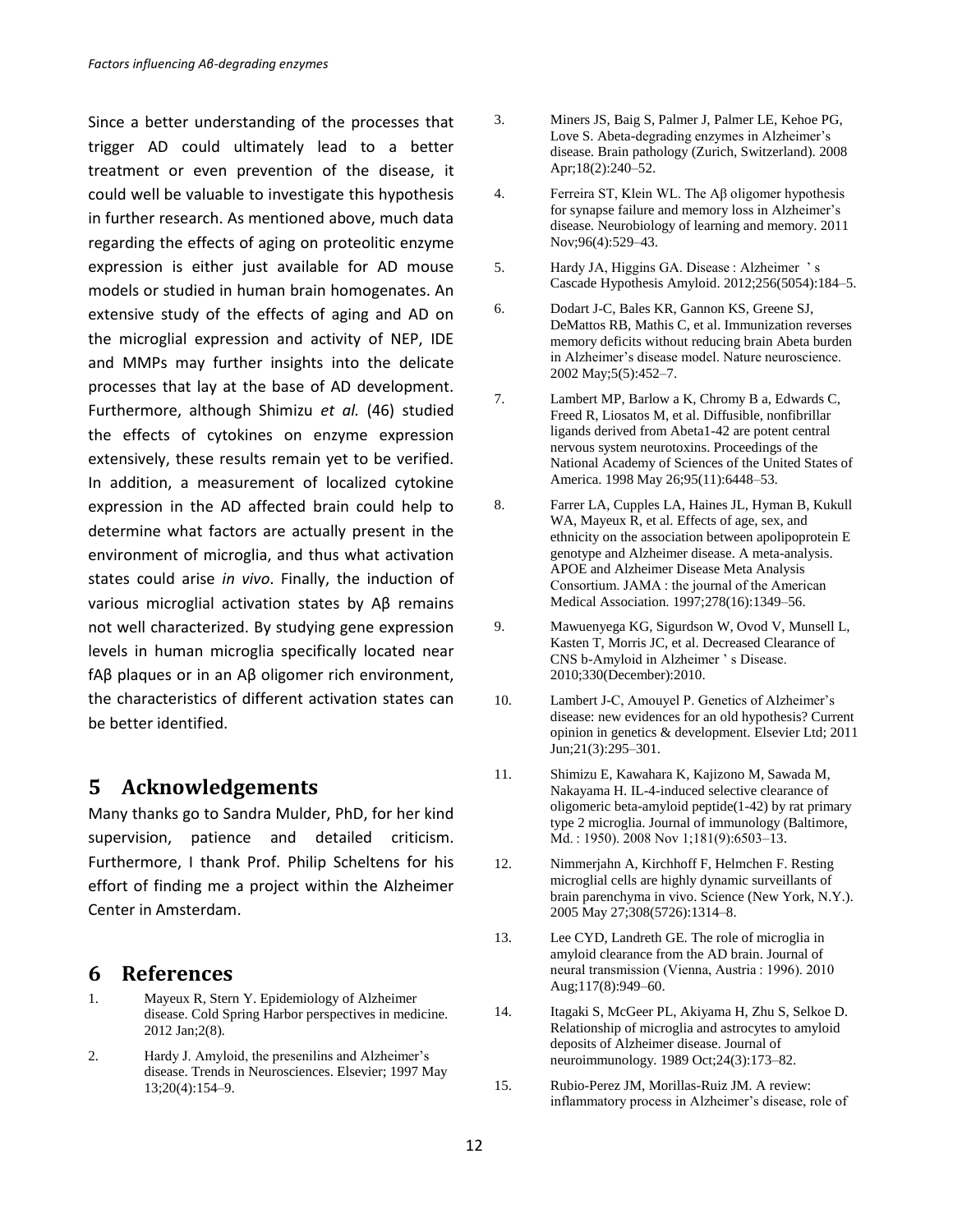cytokines. TheScientificWorldJournal. 2012 Jan;2012:756357.

- 16. Parpura V, Heneka MT, Montana V, Oliet SHR, Schousboe A, Haydon PG, et al. Glial cells in (patho)physiology. Journal of neurochemistry. 2012 Apr;121(1):4–27.
- 17. Eikelenboom P, Hoozemans JJM, Veerhuis R, Exel E Van, Rozemuller AJM, Gool WA Van. Whether , when and how chronic infl ammation increases the risk of developing late-onset Alzheimer ' s disease. 2012;
- 18. Carson J a, Turner AJ. Beta-amyloid catabolism: roles for neprilysin (NEP) and other metallopeptidases? Journal of neurochemistry. 2002 Apr;81(1):1–8.
- 19. Iwata N, Tsubuki S, Takaki Y, Shirotani K, Lu B, Gerard NP, et al. Metabolic regulation of brain Abeta by neprilysin. Science (New York, N.Y.). 2001 May 25;292(5521):1550–2.
- 20. Apelt J, Ach K, Schliebs R. Aging-related downregulation of neprilysin, a putative β-amyloiddegrading enzyme, in transgenic Tg2576 Alzheimerlike mouse brain is accompanied by an astroglial upregulation in the vicinity of β-amyloid plaques. Neuroscience Letters. 2003 Mar;339(3):183–6.
- 21. Iwata N, Takaki Y, Fukami S, Tsubuki S, Saido TC. Region-specific reduction of A beta-degrading endopeptidase, neprilysin, in mouse hippocampus upon aging. Journal of neuroscience research. 2002 Nov 1;70(3):493–500.
- 22. Caccamo A, Oddo S, Sugarman MC, Akbari Y, LaFerla FM. Age- and region-dependent alterations in Abeta-degrading enzymes: implications for Abetainduced disorders. Neurobiology of aging. 2005 May;26(5):645–54.
- 23. Hickman SE, Allison EK, El Khoury J. Microglial dysfunction and defective beta-amyloid clearance pathways in aging Alzheimer's disease mice. The Journal of neuroscience : the official journal of the Society for Neuroscience. 2008 Aug 13;28(33):8354– 60.
- 24. Hellström-Lindahl E, Ravid R, Nordberg a. Agedependent decline of neprilysin in Alzheimer's disease and normal brain: inverse correlation with A beta levels. Neurobiology of aging. 2008 Feb;29(2):210– 21.
- 25. Miners JS, Van Helmond Z, Kehoe PG, Love S. Changes with age in the activities of beta-secretase and the Abeta-degrading enzymes neprilysin, insulindegrading enzyme and angiotensin-converting enzyme. Brain pathology (Zurich, Switzerland). 2010 Jul;20(4):794–802.
- 26. El Khoury JB, Moore KJ, Means TK, Leung J, Terada K, Toft M, et al. CD36 mediates the innate host response to beta-amyloid. The Journal of experimental medicine. 2003 Jun 16;197(12):1657–66.
- 27. Janelsins MC, Mastrangelo M a, Oddo S, LaFerla FM, Federoff HJ, Bowers WJ. Early correlation of microglial activation with enhanced tumor necrosis factor-alpha and monocyte chemoattractant protein-1 expression specifically within the entorhinal cortex of triple transgenic Alzheimer's disease mice. Journal of neuroinflammation. 2005 Oct 18;2:23.
- 28. Jimenez S, Baglietto-Vargas D, Caballero C, Moreno-Gonzalez I, Torres M, Sanchez-Varo R, et al. Inflammatory response in the hippocampus of PS1M146L/APP751SL mouse model of Alzheimer's disease: age-dependent switch in the microglial phenotype from alternative to classic. The Journal of neuroscience : the official journal of the Society for Neuroscience. 2008 Nov 5;28(45):11650–61.
- 29. Yamamoto M, Kiyota T, Walsh SM, Liu J, Kipnis J, Ikezu T. Cytokine-mediated inhibition of fibrillar amyloid-beta peptide degradation by human mononuclear phagocytes. Journal of immunology (Baltimore, Md. : 1950). 2008 Sep 15;181(6):3877–86.
- 30. Apelt J, Ach K, Schliebs R. Aging-related downregulation of neprilysin, a putative β-amyloiddegrading enzyme, in transgenic Tg2576 Alzheimerlike mouse brain is accompanied by an astroglial upregulation in the vicinity of β-amyloid plaques. Neuroscience Letters. 2003 Mar;339(3):183–6.
- 31. Wang S, Wang R, Chen L, Bennett D a, Dickson DW, Wang D-S. Expression and functional profiling of neprilysin, insulin-degrading enzyme, and endothelinconverting enzyme in prospectively studied elderly and Alzheimer's brain. Journal of neurochemistry. 2010 Oct;115(1):47–57.
- 32. Yasojima K, Akiyama H, McGeer EG, McGeer PL. Reduced neprilysin in high plaque areas of Alzheimer brain: a possible relationship to deficient degradation of beta-amyloid peptide. Neuroscience letters. 2001 Jan 12;297(2):97–100.
- 33. Deb S, Gottschall PE. Increased production of matrix metalloproteinases in enriched astrocyte and mixed hippocampal cultures treated with beta-amyloid peptides. Journal of neurochemistry. 1996 Apr;66(4):1641–7.
- 34. Gottschall PE. beta-Amyloid induction of gelatinase B secretion in cultured microglia: inhibition by dexamethasone and indomethacin. Neuroreport. 1996 Nov 25;7(18):3077–80.
- 35. Chong YH, Sung JH, Shin SA, Chung JH, Suh YH. Effects of the beta-amyloid and carboxyl-terminal fragment of Alzheimer's amyloid precursor protein on the production of the tumor necrosis factor-alpha and matrix metalloproteinase-9 by human monocytic THP-1. The Journal of biological chemistry. 2001 Jun 29;276(26):23511–7.
- 36. Deb S, Gottschall PE. Increased production of matrix metalloproteinases in enriched astrocyte and mixed hippocampal cultures treated with beta-amyloid